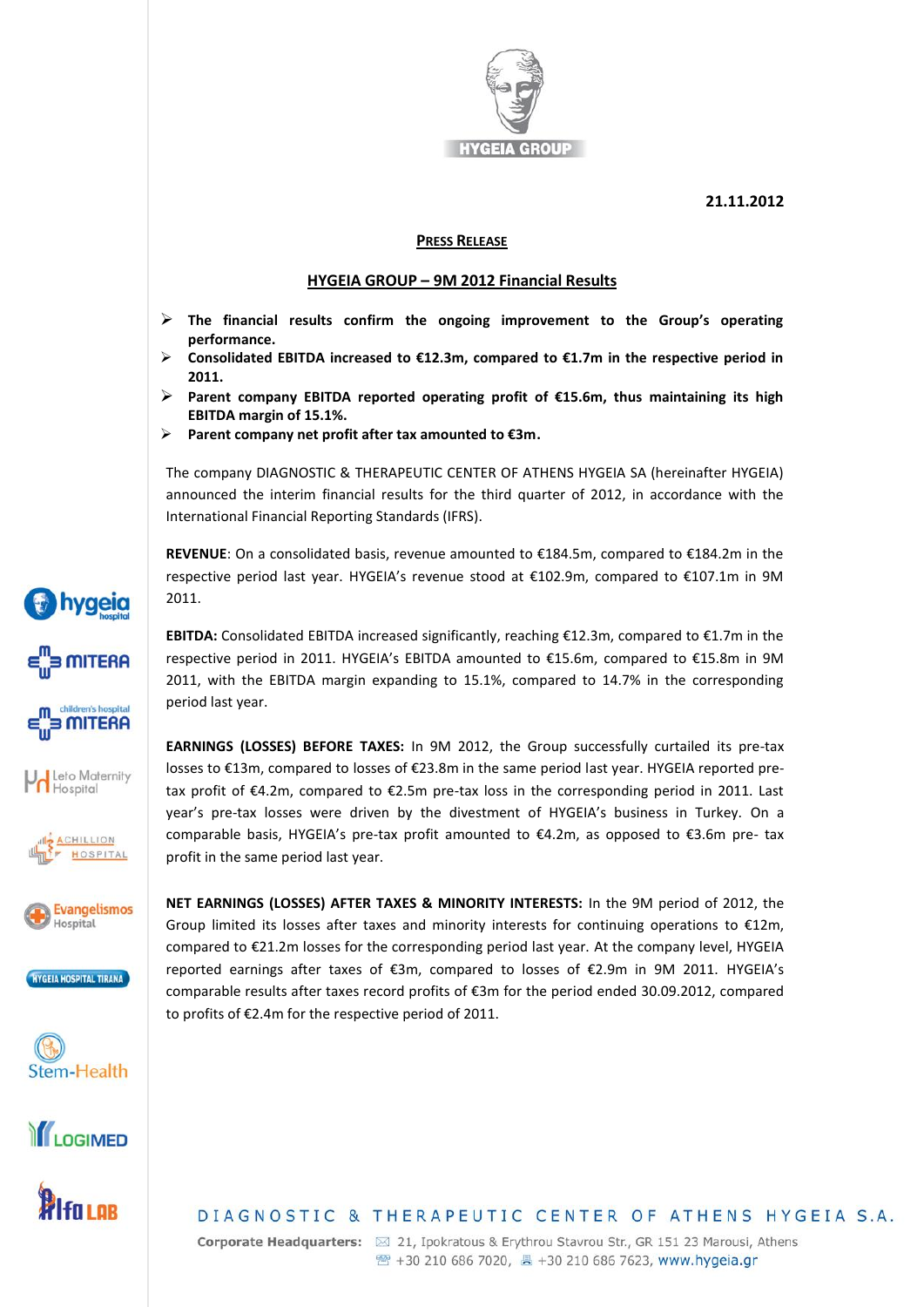

**Commenting on the results, HYGEIA Group's CEO, Ms Rita Souvatzoglou, issued the following statement:**

*"Notwithstanding Greece's worsening macroeconomic environment as well as challenging economic conditions globally, both HYGEIA Group and the parent company demonstrated a solid operating and financial performance in 9M 2012, which clearly confirm our strategic priorities.* 

*HYGEIA Group's Management successfully identified the overall trends and challenges in the domestic economy as well as the domestic healthcare sector, hence modified its plans accordingly, aimed at ensuring continuous growth and limiting risks arising from the payment delays of state arrears to the private sector.*

*Moreover and in the context of the challenging economic conditions in Greece, HYGEIA signed an agreement with a syndicate of lending banks to issue a corporate bond loan worth €95m, aimed at further strengthening the Group's financial position.* 

*HYGEIA Group continues to implement its long-term plans and investments, focusing on fortifying its leading position in the provision of healthcare services, while maximizing the cost efficiencies as well as the overall operating performance.* 

*Our top priority remains providing top-level healthcare services, while at the same time we actively continue our social contribution out of a deep sense of respect for the vulnerable social groups, which are denied access to basic necessities on a daily basis.*

*Responding to the ongoing demanding needs in the healthcare sector, HYGEIA Group confirmed its leading position in the provision of distinctive healthcare services by establishing the first and only hybrid operating room in Greece at HYGEIA Hospital. Moreover, the Group remains focused on quality assurance, being the only hospital in Greece to have been accredited by the Joint Commission International (JCI). The driving force in achieving these goals has been the sincere and two-way relationship between the Management and its employees, who work in a model hospital that has been awarded for its positive work environment in the Best Workplaces survey.*

**Evangelismos** Hospital

**hygeia** 

**MITERA** 

**MITERA** 

I Leto Maternity Hospital

> ACHILLION HOSPITAL



Stem-Health





*staff, we contine strong and lay solid foundations in order to meet the new challenges ahead, while being devoted to serving healthcare.*

*With the coordinated efforts of the whole Group, including the medical, nursing and administrative* 

*MARFIN INVESTMENT GROUP, our majority shareholder and the largest business group in Greece, continues to assist us in achieving our goals.*

## DIAGNOSTIC & THERAPEUTIC CENTER OF ATHENS HYGEIA S.A.

Corporate Headquarters: ⊠ 21, Ipokratous & Erythrou Stavrou Str., GR 151 23 Marousi, Athens <sup>2</sup> +30 210 686 7020, ■ +30 210 686 7623, www.hygeia.gr